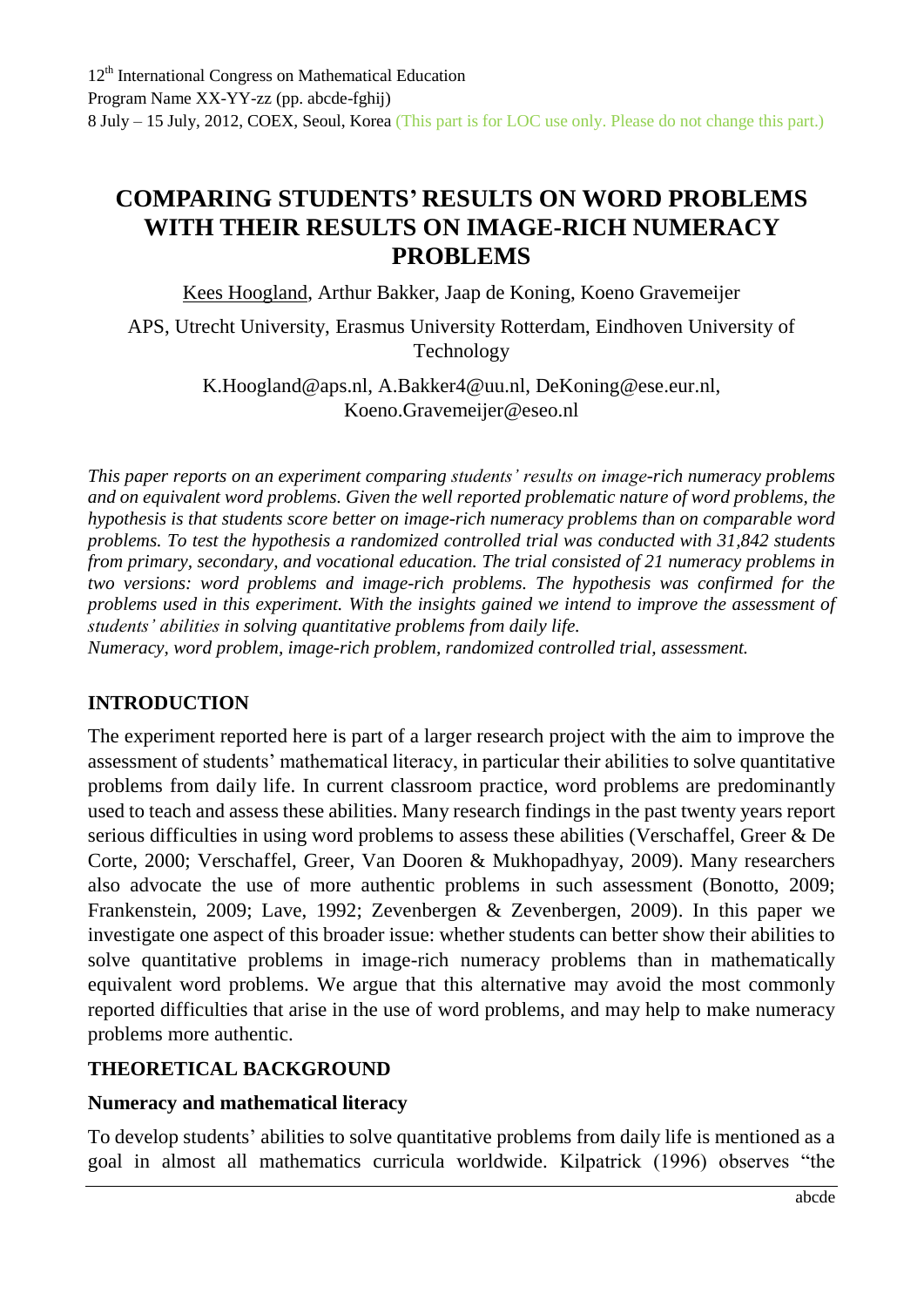curriculum had shifted (…) away from an emphasis on abstract structures towards efforts to include more realistic applications, with an emphasis on the ways in which mathematics is used in daily and professional life" (p. 7). Niss (1996) speaks of "providing individuals with prerequisites which may help them to cope with life" (p. 13). If we focus on the usefulness of mathematics and its translation into education, two concepts hold a prominent place: mathematical literacy and numeracy. Over the years also other terms have been proposed to try to pinpoint the usability aspect of mathematics more precisely; examples of these terms are matheracy (D'Ambrosio, 1998), mathemacy (Skovsmose, 1998), quantitative literacy (Steen, 2001), and techno-mathematical literacies (Hoyles, Noss, Kent, & Bakker, 2010). Numeracy is used most frequently in research on adults learning mathematics (Coben, 2003) and in related international studies such as Adult Literacy and Lifeskills (ALL) Survey (Gall, Groenestijn, Manly, Schmitt, & Tout, 2003) and the Programme for the International Assessment of Adult Competencies (PIAAC). Mathematical literacy is used more often in primary and secondary education curricula (Jablonka, 2003) and in related international studies such as the Programme for International Student Assessment (PISA). What the most prominent concepts have in common is a focus on real contexts and individuals responding mathematically to problem situations. Using quantitative problems from daily life, in teaching and in assessment, is common to almost all current definitions of numeracy and mathematical literacy.

### **Word problems**

Over the past twenty years the goals of mathematics education aiming at students' abilities to solve quantitative problems from daily life have found their way into classrooms. In common classroom practice we see a widespread use of word problems in teaching and assessing these problem solving abilities. The word problem is used as a vehicle to connect classroom practice with quantitative problems in real life. Word problems can be defined as "verbal descriptions of problem situations wherein one or more questions are raised the answer to which can be obtained by the application of mathematical operations to numerical data available in the problem statement" (Verschaffel et al., 2000, p. ix). Numerous studies have reported on students' behavior in solving word problems, for instance the superficial strategies students use, and on how they base their solutions on an association between certain salient elements of the problem situation and a certain mathematical operation (Verschaffel et al., 2000). Even more studies show that students tend not to consider possible constraints imposed by reality, and, instead, approach the word problem purely as a school mathematical problem and not as a representation of a problem from daily life (Cooper & Harries, 2003; Lave, 1992; Reusser & Stebler, 1997; Verschaffel et al., 2009). In general the classroom culture in mathematics lessons is to get to a good answer as quickly as possible and students are in many cases not expected to reflect upon their answers. This classroom culture is reinforced by word problems that are not more than poorly disguised exercises in basic operations. The idea that the explanation for this behavior by students can be found in the culture of the classroom is strongly argued by Gravemeijer (1997) on the basis of what Yackel and Cobb (1995) call the sociomathematical norms, and since then has been seen as one of the most likely explanations (Verschaffel et al., 2009). The phenomenon of superficial strategies and dissociation from reality has become known as the "suspension of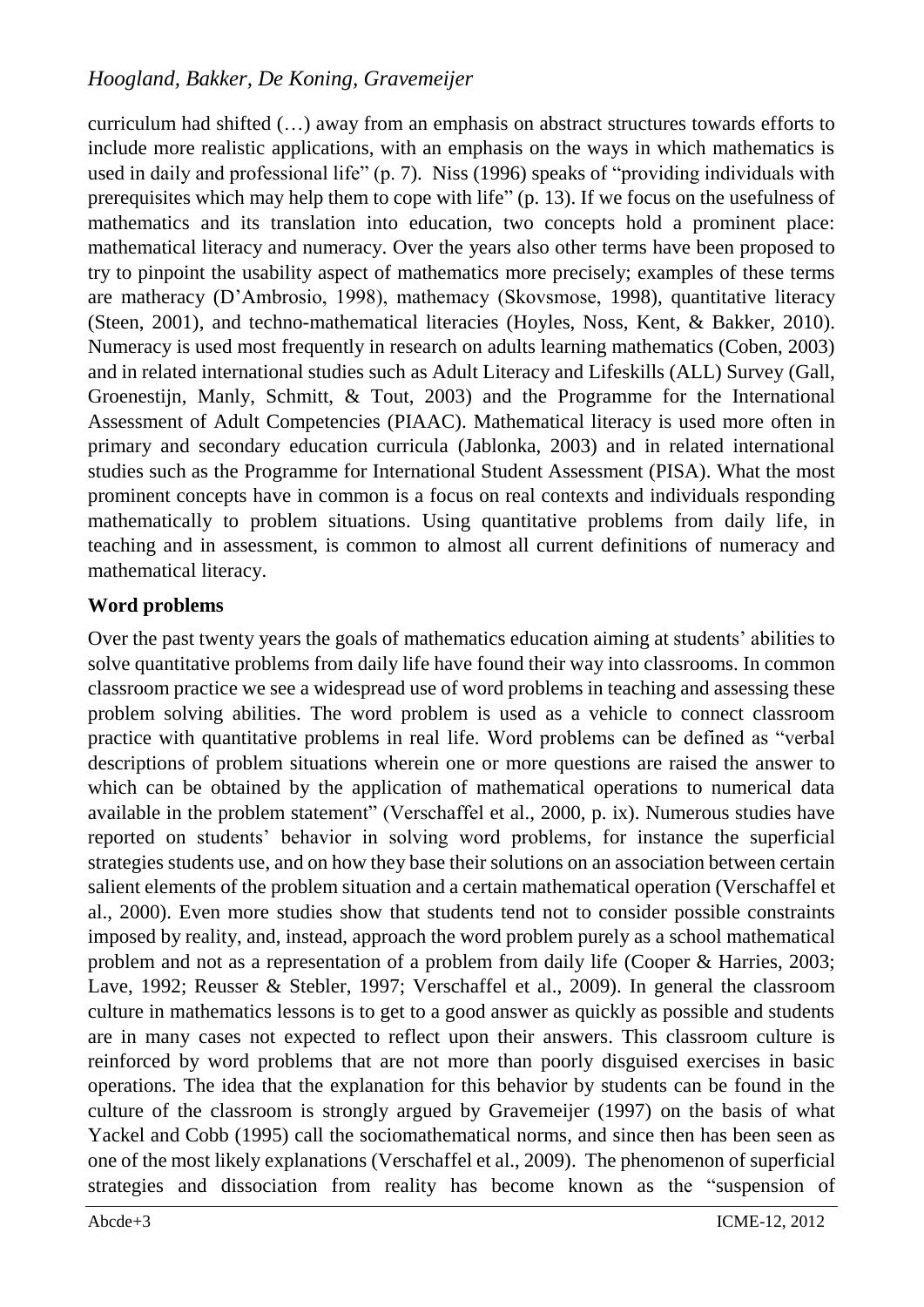sense-making" (Schoenfeld, 1991; Verschaffel et al., 2000). This suspension of sense-making hinders students from fully showing their abilities to solve quantitative problems from daily life. And it also casts doubt on whether word problems are the right instrument for assessing these abilities. The assessment of problem-solving abilities for quantitative problems from daily life by using word problems can be summarized as troublesome.

#### **Image-rich numeracy problems**

In the present study we sought to investigate an alternative for word problems in assessing students' abilities to solve quantitative problems from daily life. With new technologies like digital cameras and on-screen presentations, it becomes easier to present quantitative problems from real life in a way that more closely resembles the real problem, without the need to simulate the complete problem situation. In this alternative approach the problem situation from reality is represented mainly with images. In this study these images are photographs. In research on alternatives for assessing mentioned abilities researchers and practitioners advocate the creation of authentic situations in the mathematics lessons to teach and assess these abilities (Bonotto, 2009; Frankenstein, 2009; Lave, 1992; Zevenbergen & Zevenbergen, 2009). Although many of the arguments for using authentic situations to teach students relevant problem-solving skills are convincing, we do not see a widespread dissemination of such practices. In many cases practical constraints in the school setting are mentioned as a major barrier. The alternative of using photographs can possibly act as a practical in-between.

The reason for using images from real life is twofold. First, from cognitive psychology and semiotics we know that depictive representations have a high inferential power, because the information can be read off more directly from the representation (Johnson-Laird & Byrne, 1991). In the solving of quantitative problems this helps students to make a relevant mental model of the situation more easily (Schnotz, Baadte, Müller, & Rasch, 2010). Second, exploratory research (Hoogland, 2007) on the skills (weak) learners show in carrying out quantitative tasks in practical vocational settings shows that students are more capable of showing their skills if the objects are at hand or if there is a close association with real problems. The hypothesis of the investigation is that using image-rich problems instead of word problems avoids most of the reported difficulties with word problems. We expect students to be less likely to fall into the trap of only looking at the verbal descriptions for clues on how to solve the "hidden" mathematical problem. We expect that, by a stronger association with the real problem, suspension of sense-making will be less common. What we focus on in this paper, however, is the conjecture that this will result in an assessment which gives a less distorted indication of the students' abilities to solve quantitative problems from daily life. In the experiment the hypothesis that students score better on image-rich numeracy problems than on equivalent word problems is tested.

#### **METHOD**

### **Design**

The experiment was a randomized controlled trial with a 1 x 1 design. Every participant was presented with a test containing 24 items. Of these items 21 came in two versions: a word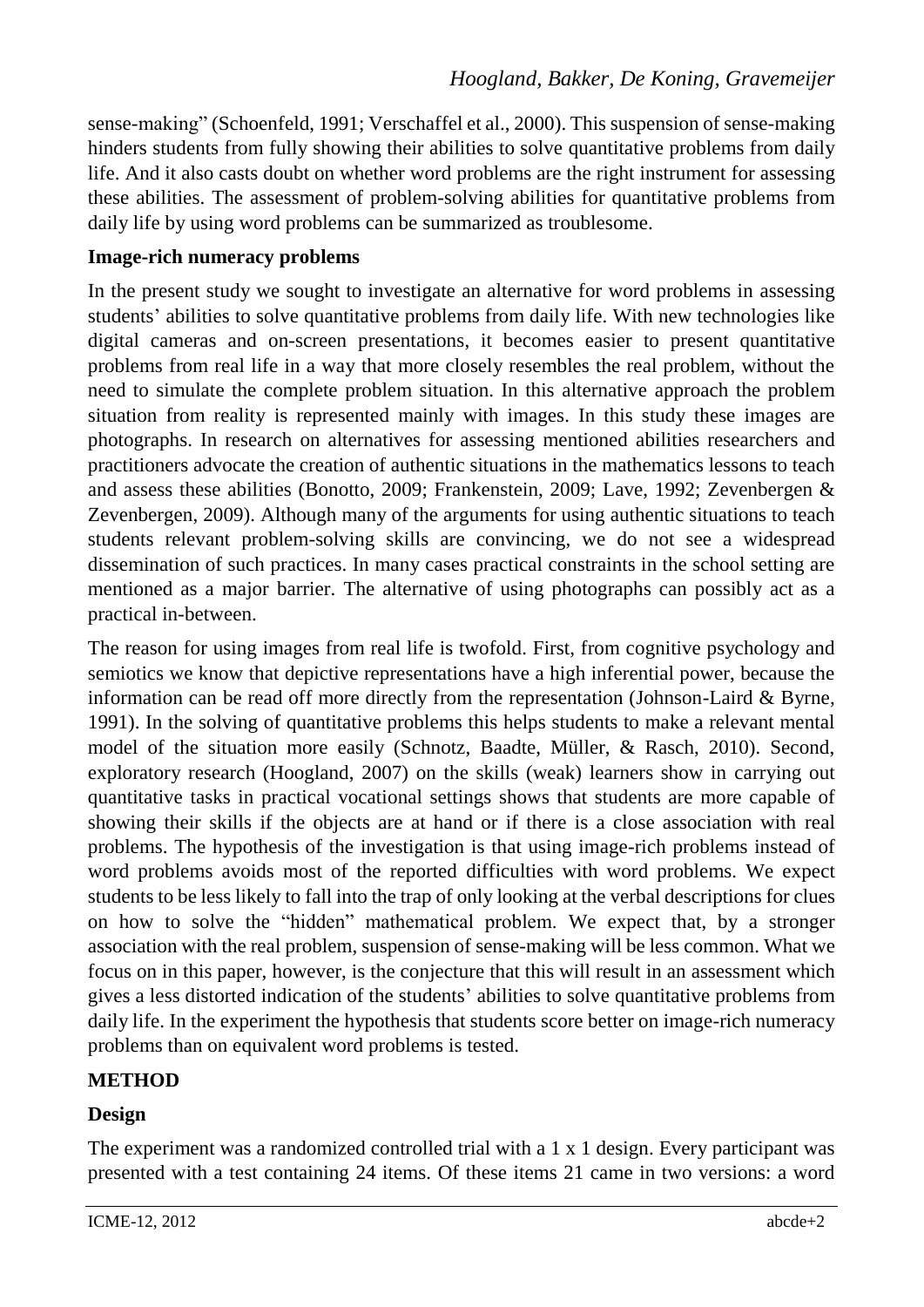problem version (A-version) and an image-rich version (B-version). The two versions of each item were evaluated by expert panels to establish that they are assessing the same mathematical knowledge and skills at the same level. For each participant twelve randomly chosen items were presented as a word problem and twelve were presented as an image-rich numeracy problem. The items were delivered in a random order. Through the randomization process we can assume that, for each problem, the group that answered the A-version and the group that answered the B-version have the same characteristics. By this design this should hold for the measured characteristics as well as for the characteristics that were not measured. The independent factor is the version of the problem (A or B). The dependent factor is the difference in the percentage of correct answers between the A-version and the B-version.

### **Participants**

In the Dutch school system, primary education is for 4-12-year-olds and runs over 8 grades (K-6). In secondary education, the Netherlands has a highly streamed school system. Vmbo is a pre- vocational education stream for 12-16-year-olds, attended by around 45% of Dutch school children. Havo and vwo are the general secondary and pre-university streams that prepare children for college and university. Around 55% of Dutch children attend this stream. Mbo is the secondary vocational stream that is a follow-up to vmbo and is intended for 16-19-year-olds. In total 31,842 students from 179 schools geographically spread across The Netherlands participated in the experiment.

|   | Primary<br>education | Secondary education        |                                                  |                                | Other/<br>unknown | total  |
|---|----------------------|----------------------------|--------------------------------------------------|--------------------------------|-------------------|--------|
|   | Grades 5 and 6       | Pre-<br>vocational<br>vmbo | General secondary/<br>pre-university<br>havo/vwo | Secondary<br>vocational<br>mbo |                   |        |
| N | 969                  | 12,459                     | 16,588                                           | 1,146                          | 680               | 31,842 |

Schools and teachers voluntarily participated in this test. One of the main reasons for participating mentioned in the evaluation is the fact that the test as a whole also gave an indication of the students' level relative to the recently implemented Literacy and Numeracy Framework (Hoogland & Stelwagen, 2012). Participating schools are assumed to be representative of Dutch schools in general.

### **Tasks**

In the experiment all participants were presented with 24 numeracy problems. Of these 24 problems, 21 came in two versions. Figures 1 provides three examples.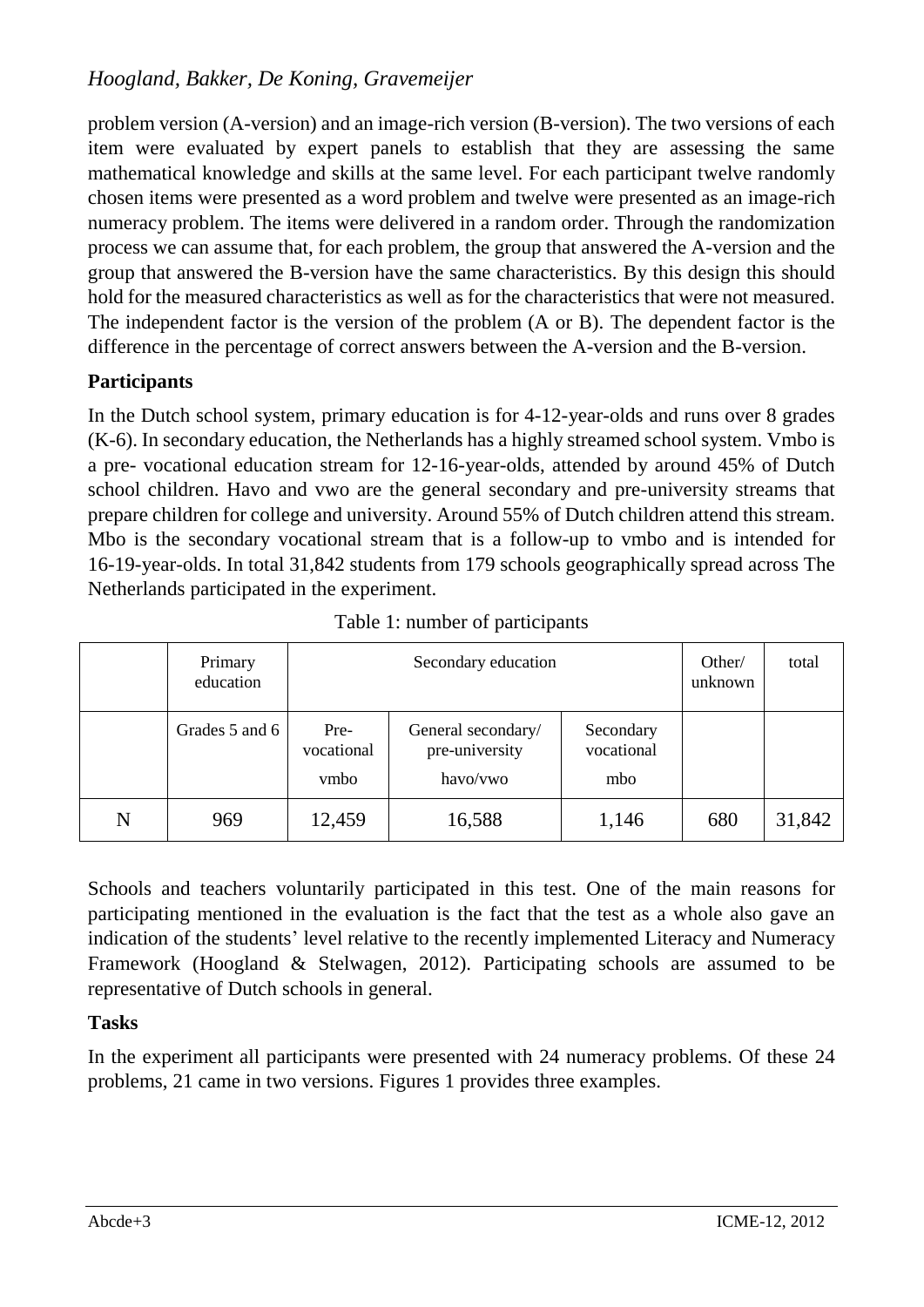

Figures 1 Three examples of A-versions and B-versions

For solving the problems an on-line calculator was allowed. For the total test a time limit of 60 minutes was set. All answers to the problems are numerical values. Participants typed the numerical answers they found into an empty entry field. The answers were scored by the computer.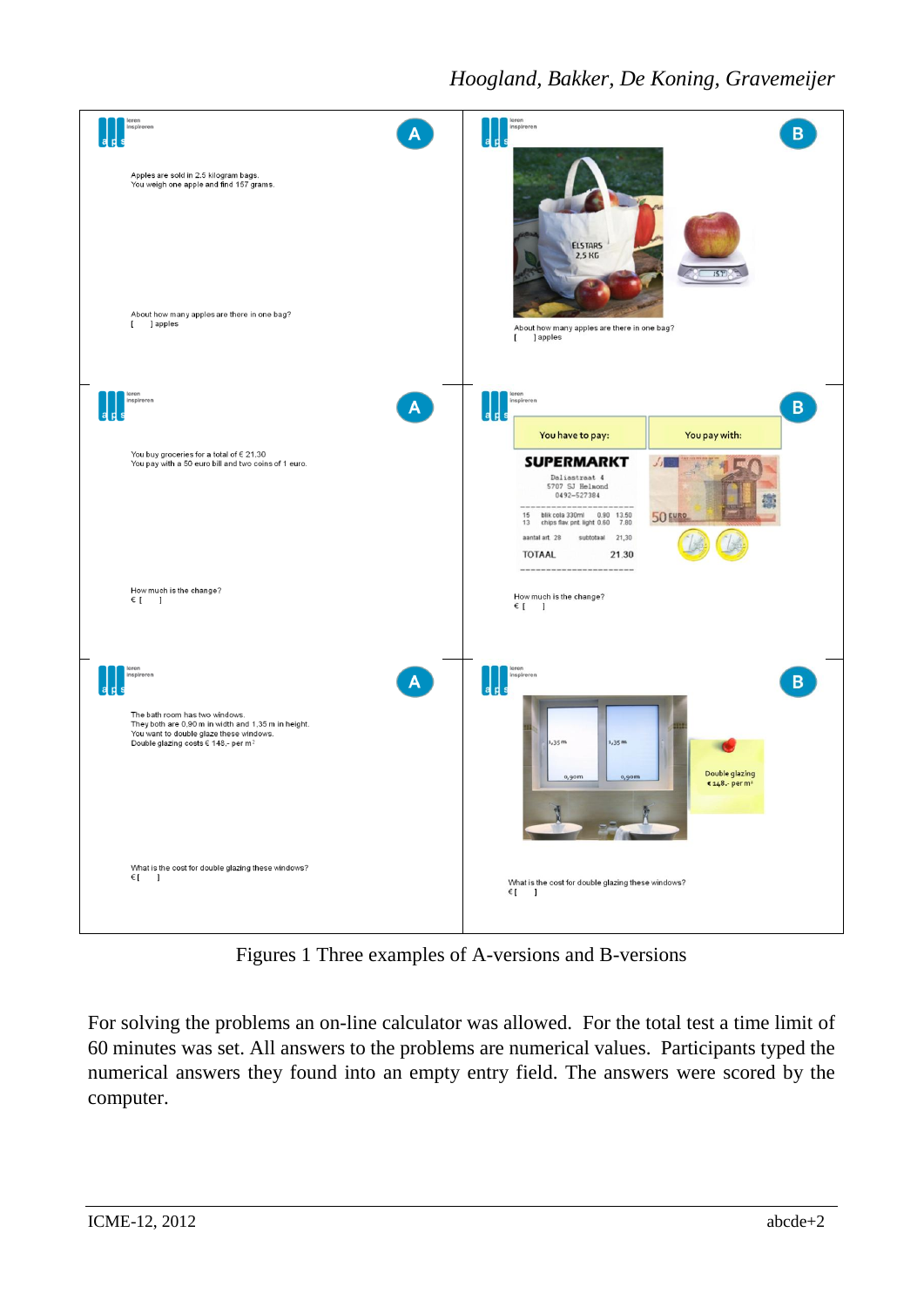# **Procedure**

The test was web-based. This means the participants conducted the test on-screen at a PC with a connection to the internet. Every participant was assigned a personal activation code to start up the digital test of 24 problems. All answers delivered by the participants, including the time in milliseconds spent on the test, were recorded. After finishing the test a short digital questionnaire was delivered to each participant to collect the following additional data: gender, age, zip code (as an indicator of Social Economic Status), grade, school level, and last mark for mathematics. All data were recorded anonymously in a research database.

# **RESULTS**

Table 2 presents an overview of the mean scores for the A-version and the B-version of the participants who were confronted with the A-version or the B-version respectively. By design this is, in both cases, about half the participants.

| Number of<br>scores of<br>versions A | Number of<br>scores of<br>versions B | Mean score<br>of versions | Mean score<br>of versions | Signifi-<br>cance | Score of versions B<br>significantly higher than<br>score of versions A |
|--------------------------------------|--------------------------------------|---------------------------|---------------------------|-------------------|-------------------------------------------------------------------------|
| 334600                               | 334082                               | 0.435                     | 0.455                     | 0.000             | $\ast$                                                                  |

Table 2 Scores on all problems in two versions A and B

Note: *t* test, \* significance level 0.05

Under the assumption that every participant for the A-version of a given problem  $i = 1, \ldots, j$ 21) has the same chance of producing the right answer, the percentage of correct scores follows a binomial distribution that can be approximated by a normal distribution. Assuming this chance on producing a right answer by the participant is  $p_{i1}$ , then the mean of the sampling distribution is  $p_{i1}$  with variance  $p_{i1}(1-p_{i1})/N_{i1}$ , with  $N_{i1}$  indicating the number of participants answering this question. If for the B-version the same assumption holds with  $p_{i2}$ being the chance of producing the right answers, the corresponding mean and variance are  $p_{i2}$ and  $p_{i2}(1-p_{i2})/N_{i2}$ , with  $N_{i2}$  indicating the number of participants answering the B-version. Based on these assumptions a *t* test was conducted on the difference between the mean percentage score of A-versions and the mean percentage score of B-versions. The score on the B-version was significantly higher (Table 2).

Furthermore, for each separate problem a *t* test was conducted on the difference between the mean percentage score of the A-version and the mean percentage score of the B-version of that problem. Table 3 presents the results of these 21 tests. If neither B scores significantly better than A, nor A better than B, the difference is insignificant.

Table 3. Scores on 21 problems in two versions A and B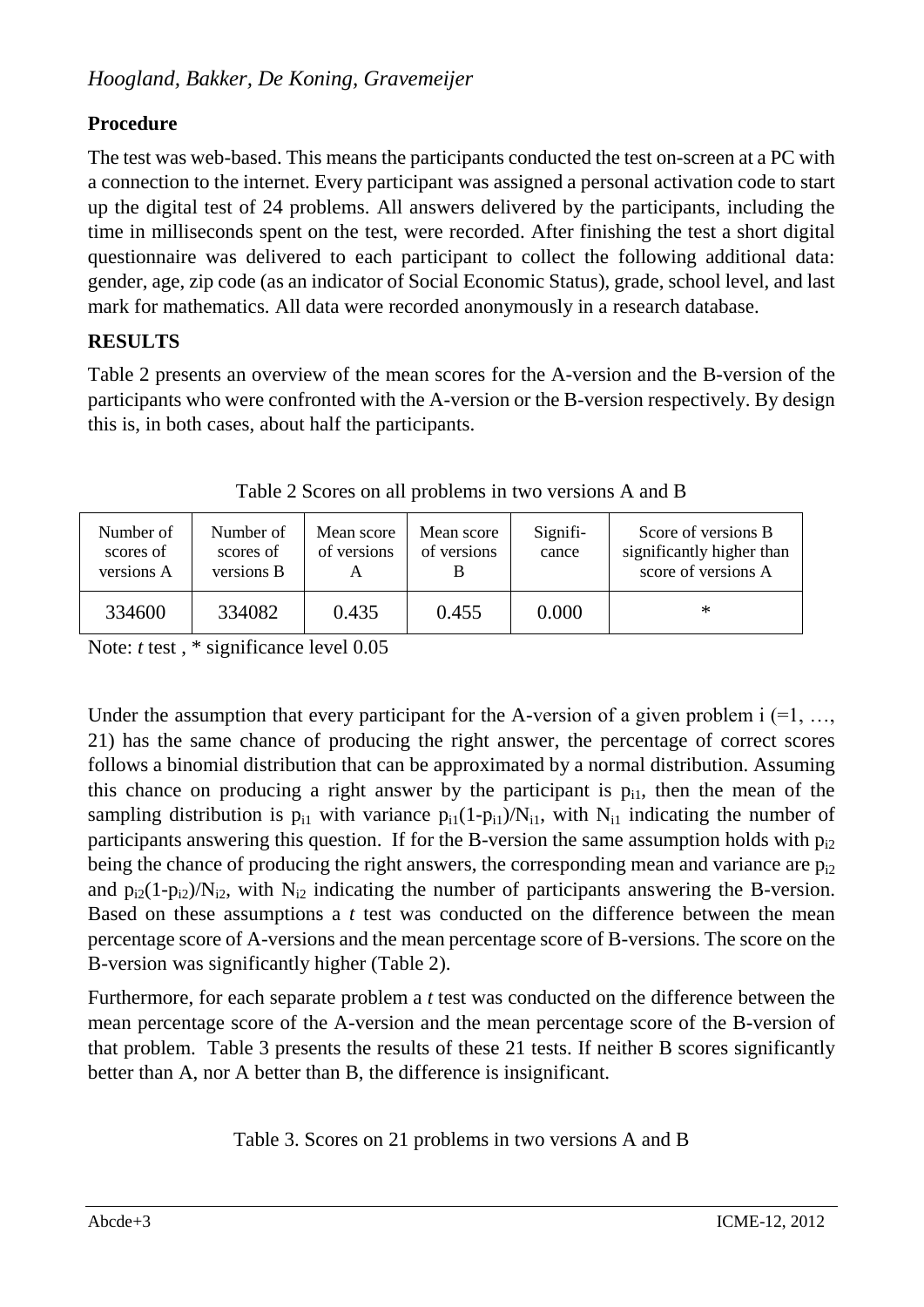|                | Number of<br>scores of<br>version A | Number of<br>scores of<br>version B | Mean score<br>of<br>version A | Mean score<br>of<br>version B | Signifi-<br>cance | Score of<br>version B<br>significantly<br>higher than<br>score of<br>version A | Score of<br>version A<br>significantly<br>higher than<br>score of<br>version B |
|----------------|-------------------------------------|-------------------------------------|-------------------------------|-------------------------------|-------------------|--------------------------------------------------------------------------------|--------------------------------------------------------------------------------|
| V <sub>1</sub> | 15878                               | 15964                               | 0.72                          | 0.72                          | 0.424             |                                                                                |                                                                                |
| V <sub>2</sub> | 15986                               | 15856                               | 0.53                          | 0.48                          | 0.000             |                                                                                | $\ast$                                                                         |
| V <sub>3</sub> | 15785                               | 16057                               | 0.31                          | 0.29                          | 0.000             |                                                                                | $\ast$                                                                         |
| V <sub>4</sub> | 15835                               | 16007                               | 0.83                          | 0.83                          | 0.131             |                                                                                |                                                                                |
| V <sub>5</sub> | 16038                               | 15804                               | 0.72                          | 0.83                          | 0.000             | $\ast$                                                                         |                                                                                |
| V <sub>6</sub> | 15775                               | 16067                               | 0.63                          | 0.64                          | 0.102             |                                                                                |                                                                                |
| V <sub>7</sub> | 16065                               | 15777                               | 0.40                          | 0.42                          | 0.042             | $\ast$                                                                         |                                                                                |
| V <sub>8</sub> | 16298                               | 15544                               | 0.30                          | 0.30                          | 0.420             |                                                                                |                                                                                |
| V <sub>9</sub> | 16069                               | 15773                               | 0.22                          | 0.21                          | 0.085             |                                                                                |                                                                                |
| V10            | 15882                               | 15960                               | 0.49                          | 0.52                          | 0.000             | $\ast$                                                                         |                                                                                |
| V11            | 15850                               | 15992                               | 0.14                          | 0.31                          | 0.000             | $\ast$                                                                         |                                                                                |
| V12            | 15871                               | 15971                               | 0.47                          | 0.44                          | 0.000             |                                                                                | $\ast$                                                                         |
| V13            | 15931                               | 15911                               | 0.62                          | 0.64                          | 0.000             | $\ast$                                                                         |                                                                                |
| V14            | 15889                               | 15953                               | 0.04                          | 0.05                          | 0.080             |                                                                                |                                                                                |
| V15            | 15793                               | 16049                               | 0.39                          | 0.39                          | 0.264             |                                                                                |                                                                                |
| V16            | 15921                               | 15921                               | 0.80                          | 0.82                          | 0.005             | $\ast$                                                                         |                                                                                |
| V17            | 15986                               | 15856                               | 0.80                          | 0.79                          | 0.016             |                                                                                | $\ast$                                                                         |
| V18            | 15847                               | 15995                               | 0.15                          | 0.17                          | 0.000             | $\ast$                                                                         |                                                                                |
| V19            | 15932                               | 15910                               | 0.25                          | 0.28                          | 0.000             | $\ast$                                                                         |                                                                                |
| V20            | 15925                               | 15917                               | 0.13                          | 0.16                          | 0.000             | $\ast$                                                                         |                                                                                |
| V21            | 16044                               | 15798                               | 0.19                          | 0.26                          | 0.000             | $\ast$                                                                         |                                                                                |

Note: *t* test, \* significance level 0.05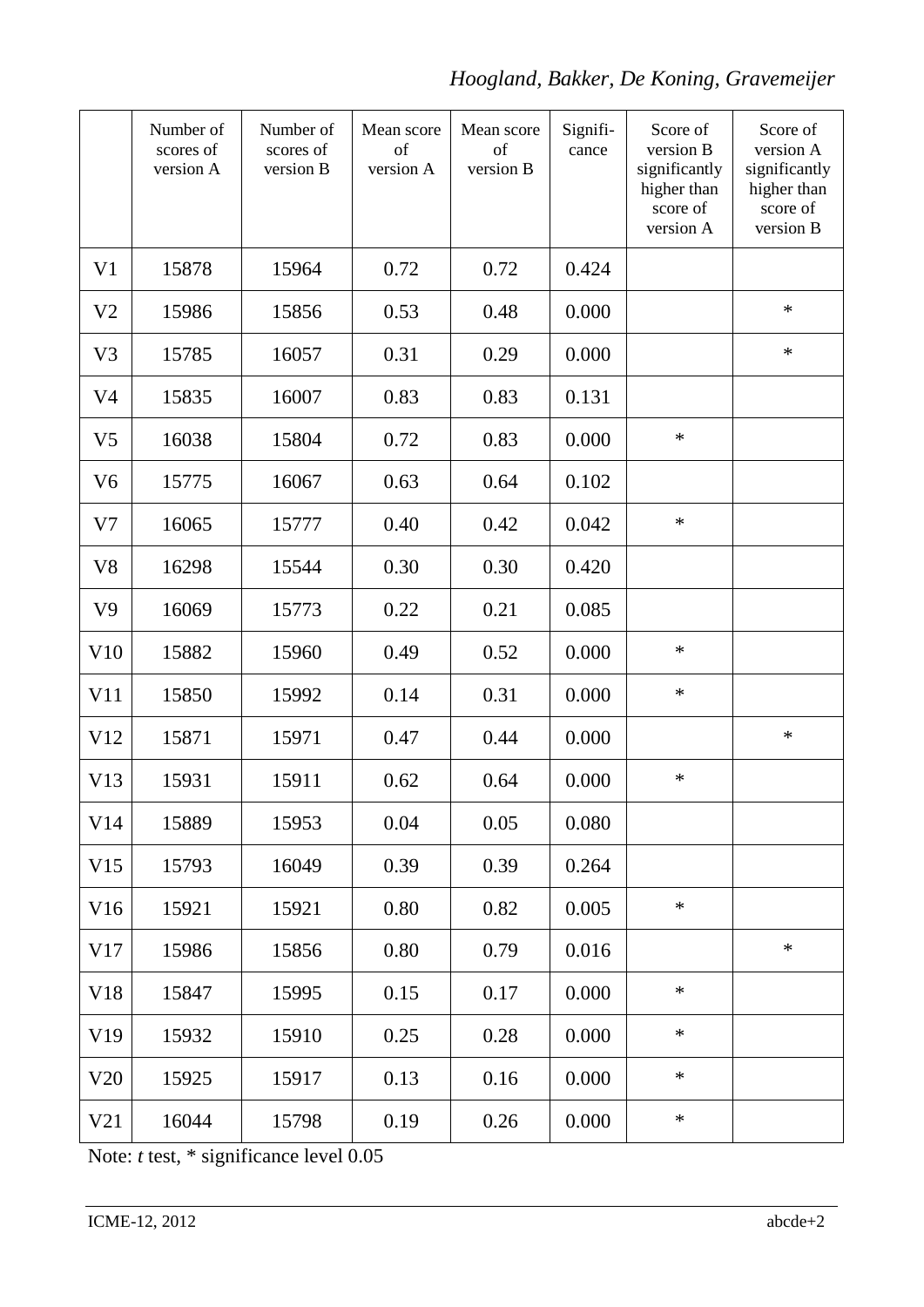The data give a significant indication that in this test students score higher of the B-versions than of the A-versions. This was true for 10 of the 21 problems. For 4 of the 21 problems students scored significantly higher of the A-version. For 7 of the 21 problems no significant difference between the scores was found.

### **DISCUSSION**

In the experiment the hypothesis was that students score better on image-rich numeracy problems than on equivalent word problems. The overall results in this randomized controlled trial support this hypothesis. This finding is only one step in our larger endeavor to improve the assessment of students' abilities to solve quantitative problems from daily life. We acknowledge the complexity in comparing assessment methods, especially in such a multifaceted domain as the abilities to solve problems from daily life. So we present the conclusions with great prudence.

We give two critical remarks on the way we tested the hypothesis.

1. For one third of the problems the difference in scores between the two versions was not significant and in some cases the word problem versions score significantly better. Hence, further research is needed to investigate whether the added value of using image-rich numeracy problems depends on characteristics of the problem.

2. How easy or how difficult is it to design appropriate image-rich numeracy problems? Our current follow-up research focuses on creating a typology of problems and a typology of representations of situations with which we can make better predictions of how students will score of solving quantitative numeracy problems from daily life.

#### **Potential gains**

In future research we hope to find better and more concrete explanations for the findings of this study, and why the effect appeared with some problems and not with other problems. However, the current experiment was conducted with participants most of whom are used to word problems and not used to image-rich numeracy problems. Even if using images for a given problem gives slightly worse results, it might still be useful to opt for it, because it might help students to better solve the problems they encounter in real life. Given this, the findings are promising and suggest that with better design and a better knowledge of the underlying factors that affect students' results, this approach can possibly result in a better way of assessing students' abilities to solve quantitative problems from daily life, and in that way can contribute to the justification for mathematics in education as a useful subject matter.

#### **References**

- Bonotto, C. (2009). Working towards teaching realistic mathematical modelling and problem posing in Italian classrooms. In L. Verschaffel, B. Greer, W. V. Dooren & S. Mukhopadhyay (Eds.), *Words and worlds - Modelling verbal descriptions of situations* (pp.297-314). Rotterdam, Netherlands: Sense.
- Coben, D. (2003). *Adult numeracy: review of research and related literature*. London, England: NRDC.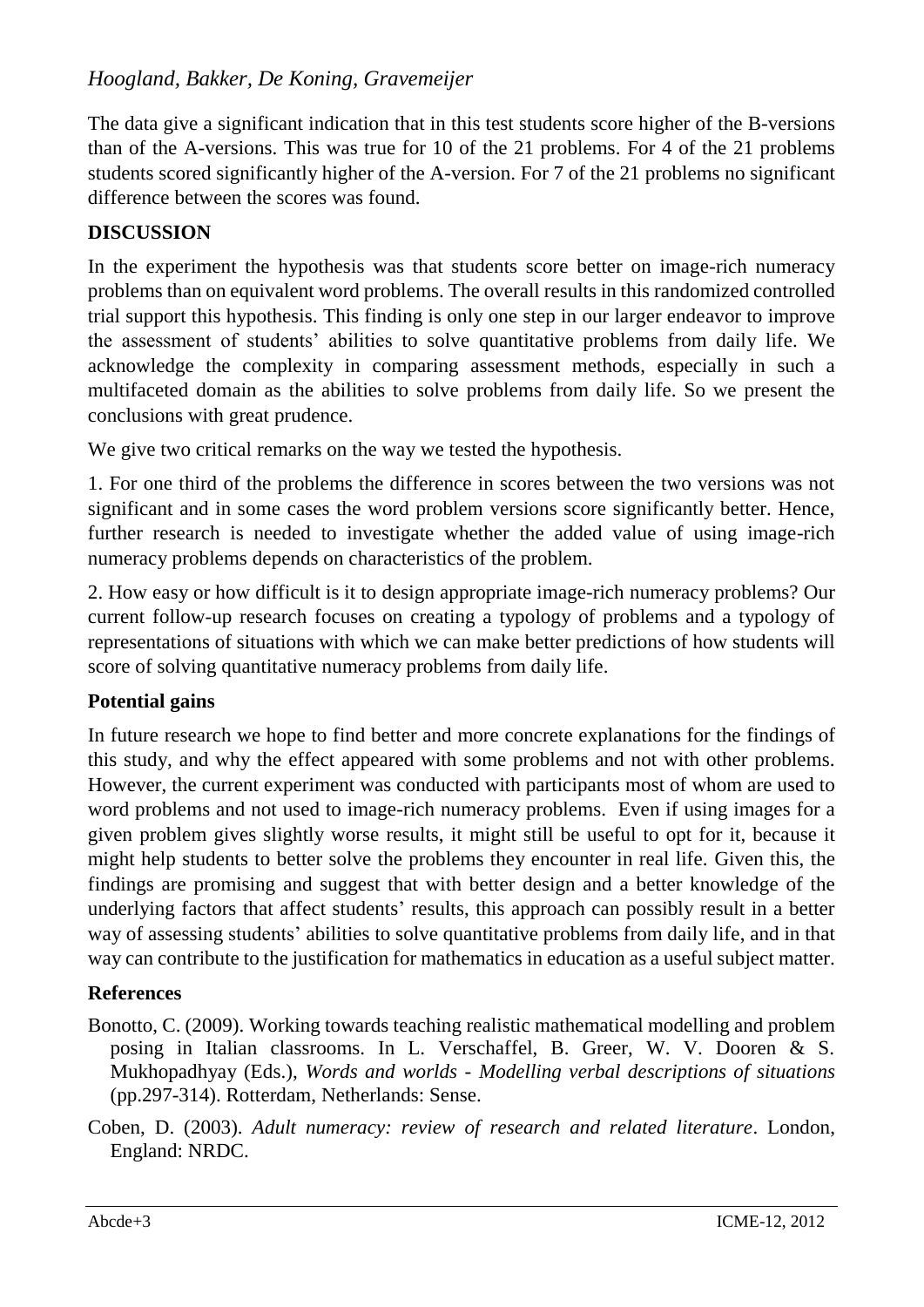- Cooper, B., & Harries, T. (2003). Children's use of realistic considerations in problem solving: some English evidence. *The Journal of Mathematical Behavior*, *22*(4)*,* 449-463.
- D'Ambrosio, U. (1998). Literacy, matheracy and technoracy, the new trivium for the era of technology. In P. Gates (Ed.), *Proceedings of the first International Mathematics Education and Society Conference [MES1]* (pp. 9-11). Nottingham, England: Centre for the Study of Mathematics Education, Nottingham University.
- Frankenstein, M. (2009). Developing a criticalmathematical numeracy through real real-life word problems. In L. Verschaffel, B. Greer, W. V. Dooren & S. Mukhopadhyay (Eds.), *Words and worlds - Modelling verbal descriptions of situations* (pp. 111-130). Rotterdam, Netherlands: Sense.
- Gal, I., Groenestijn, M. v., Manly. M., Schmitt, M. J., & Tout, D. (2003). Numeracy in the adult literacy and lifeskills (ALL) Survey: An overview and sample items. Retrieved from http://www.ets.org/all.
- Gravemeijer, K. (1997). Solving word problems: A case of modelling? *Learning and Instruction, 7*(4), 389-397.
- Hoogland, K. (2007). Mind and gesture: The numeracy of a vocational student. In M. Horne & B. Marr (Eds.), *Connecting voices in adult mathematics and numeracy: practitioners, researchers and learners.* Proceedings of the 12th International Conference of Adults Learning Mathematics (ALM), Melbourne, Australia: ACU.
- Hoogland, K., & Stelwagen, R. (2012). New Dutch Numeracy Framework. In T. Maguire (Ed.), *Proceedings of the 18th International Conference of Adults Learning Mathematics (ALM)*. Dublin, Ireland: ITT.
- Hoyles, C., Noss, R., Kent, P., & Bakker, A. (2010). *Improving mathematics at work: The need for techno-mathematical literacies*. London, England: Routledge.
- Jablonka, E. (2003). Mathematical literacy. In A. J. Bishop, K. Clements, C. Keitel, J. Kilpatrick & F. K. S. Leung (Eds.), *Second International Handbook of Mathematics Education* (pp. 75-102). Dordrecht, the Netherlands: Kluwer Academic Publishers.
- Johnson-Laird, P. N., & Byrne, R. M. J. (1991). *Deduction*. Hove, England: Erlbaum.
- Kilpatrick, J. (1996). Introduction to section 1: Curriculum, Goals, Contents, Resources. In A. J. Bishop, K. Clements, C. Keitel, J. Kilpatrick & C. Laborde (Eds.), *International Handbook of Mathematics Education*. Dordrecht, the Netherlands: Kluwer Academic Publishers
- Lave, J. (1992). Word Problems: A Microcosm of Theories of Learning. In P. Light & G. Butterworth (Eds.), *Context and cognition: Ways of learning and knowing* (pp. 74-92). New York, NY: Harvester Wheatsheaf.
- Niss, M. (1996). Goals of mathematics teaching. In A. J. Bishop, K. Clements, C. Keitel, J. Kilpatrick & C. Laborde (Eds.), *International Handbook of Mathematics Education.* Dordrecht, Netherlands: Kluwer Academic Publishers
- Reusser, K., & Stebler, R. (1997). Every word problem has a solution The social rationality of mathematical modeling in schools. *Learning and Instruction*, *7*(4), 309-327.